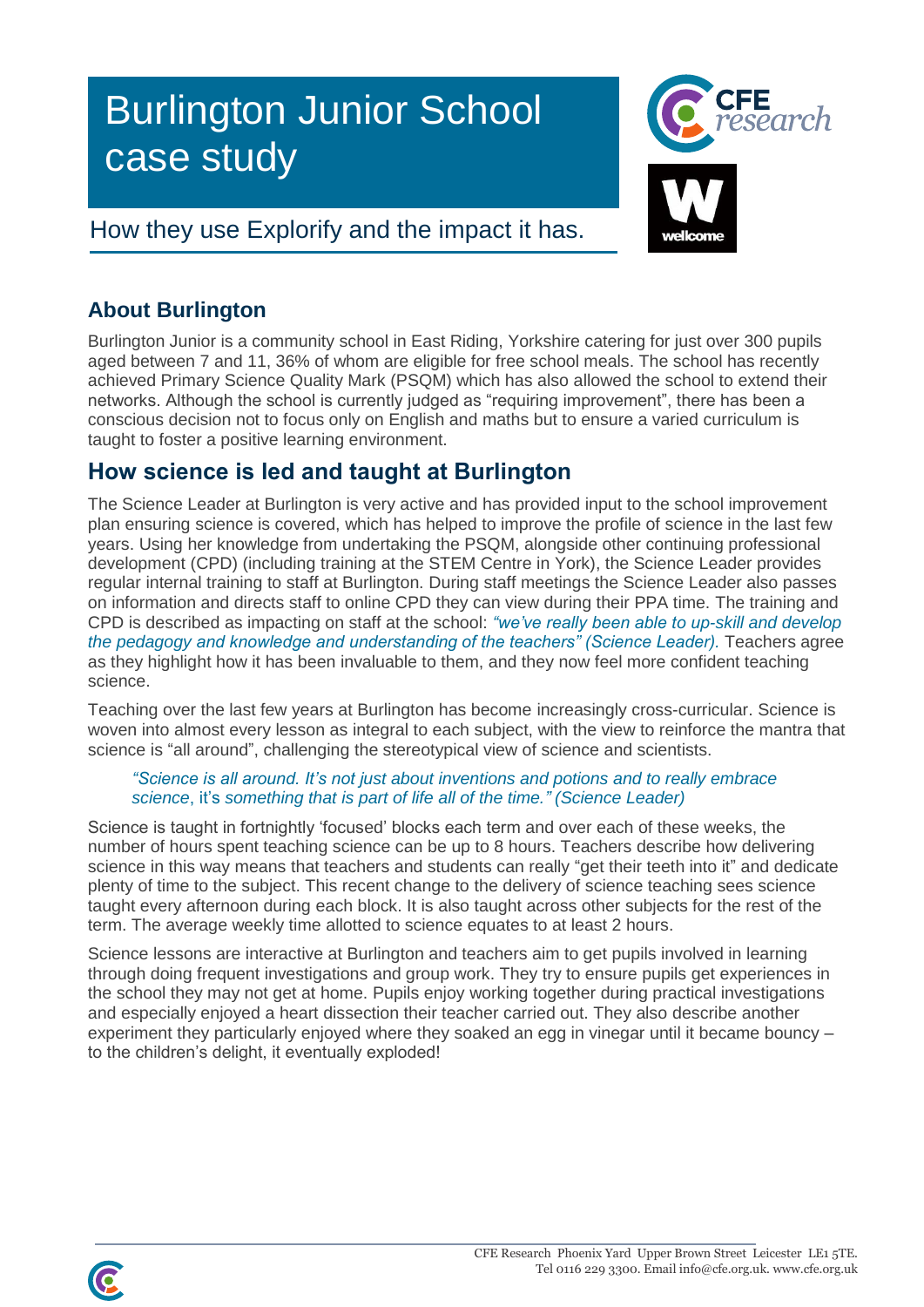### **How Burlington uses Explorify<sup>1</sup>**

The Science Leader found out about Explorify through a training course at the STEM Centre, and has been hooked on the resource ever since. She recommended the resource to all staff at Burlington and all teachers are required to use Explorify at the start of every science lesson to refresh children on a topic or provoke discussion. Practical investigations are often preceded by an Explorify video showing pupils what they are about to do, as was done with the bouncy egg.

As well as being used at the start of a lesson, Explorify activities such as 'The Big Question' extend into a longer lesson as the discussion it creates can last for longer than anticipated. *"It's not just a little question that you can answer in five minutes. It could last the whole lesson" (Pupil)*. The activities spark conversation and discussion and pupils can take the discussion as far as they want to. Pupils see it as a great way to start their lesson and having been exposed to the resource repeatedly they know what is coming and what is expected of them.

#### *"It gets you more intrigued for the rest of the lesson, start off with something, like, stupid fun, and then you can go into the next part being happy" (Pupil)*

Teachers find Explorify useful for revising topics they have previously covered and use the resource for reviewing vocabulary. It's also used as an assessment tool in some respects, so teachers can see how much children progress after using each activity.

Pupils enjoy the activities so much that they often ask teachers to put on a short activity if there are a few spare minutes. Explorify is also used when teachers have some spare time. This allows children to have a say and choose something they enjoy using. It also means that science is being taught more, at times which may normally be wasted. Teachers also use Explorify in lessons other than science, as they find it links with subjects such as English, maths and art.

## **What works well about Explorify?**

Teachers at Burlington most commonly use Zoom In Zoom Out and pupils enjoy this activity the most primarily due to everything being up for discussion. Pupils thrive on the opportunity to share ideas about what they think is in the picture. It is especially useful at the start of a lesson as children are encouraged to get them into the habit of using observation skills which they can employ during the rest of the lesson.

Pupils and teachers like the fact that there is not always a definitive answer as part of many of the other activities: "*because if there was just one answer, then I'd be a bit scared because then I might get the answer really wrong" (Pupil).* The opportunity to voice their opinion without fear of it being wrong makes children at Burlington more likely to engage in discussion about subjects which they don't know everything about.

The visual aspect of Explorify also helps pupils understand what exactly they are expected to talk about, whilst also encouraging development of observation skills through an interactive exercise: *"It's better when you can see it, I'd rather see pictures than words, because you can get a visual representation of what you might need to know" (Pupil).*

Teachers find the website professional and easy to navigate, and can find an activity that fits in with their intended lesson plan with ease. They appreciate that the site can point you in the direction for suggested further learning, but also lets them teach an activity however they want.

The evaluation team observed the Science Leader at Burlington using a Zoom In Zoom Out activity in their lesson. The teacher used the exercise to trigger observations and discussions amongst pupils. During the discussion children were encouraged to use science-based vocabulary think back to what they have previously learnt. Following the Explorify exercise, pupils were in groups and worked together to create the fastest circuit they could using equipment chosen by them, including brushes, wire and batteries. The preceding Explorify activity stimulated ideas and discussion about how best to create this.

<sup>1</sup> For more information about Explorify please visit:<https://explorify.wellcome.ac.uk/>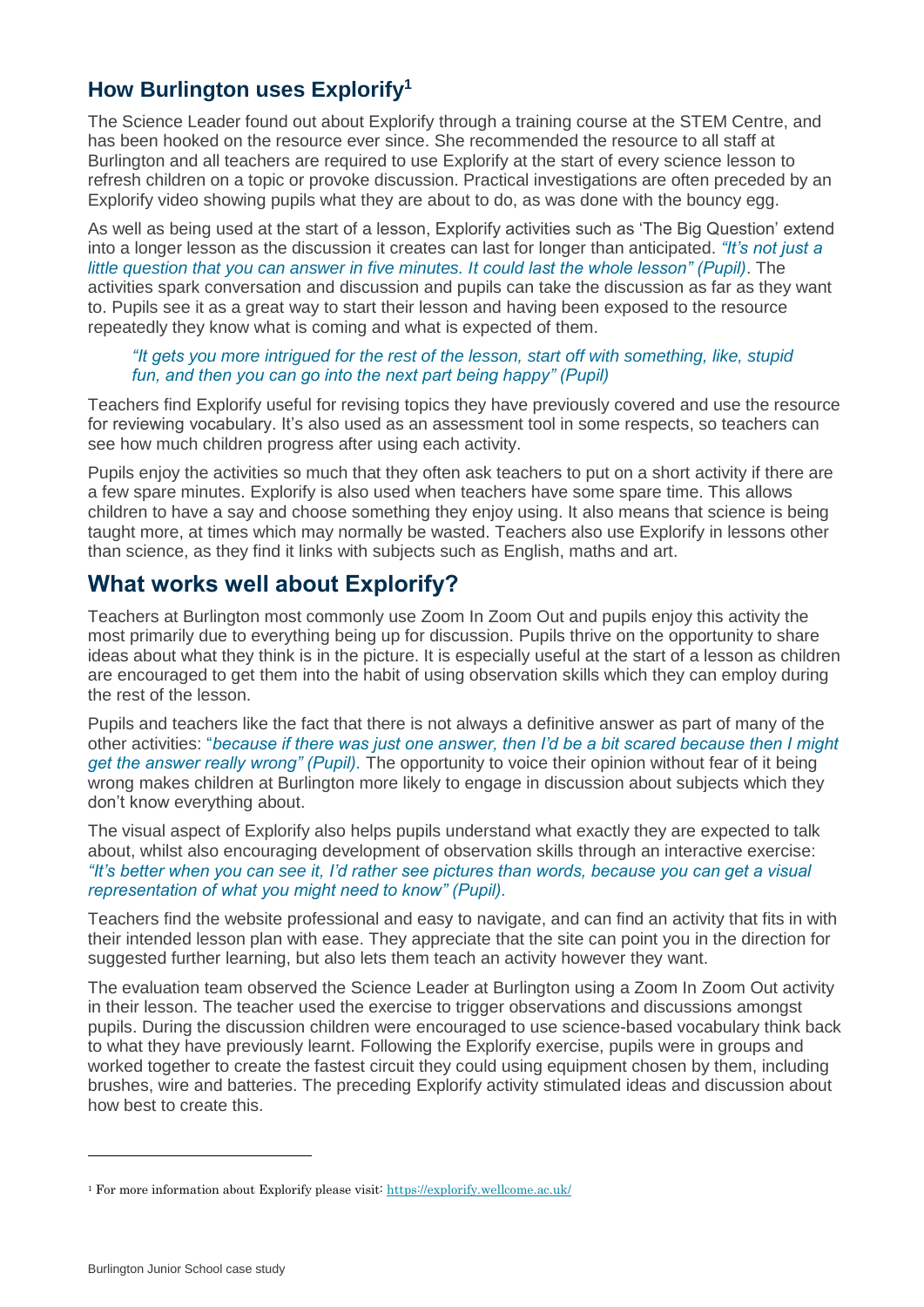## **Impact of Explorify**

#### **Impact on teachers and the school**

Staff at the school all described the various impacts using Explorify has on their teaching. Explorify has helped teachers to deliver science lessons by giving them a structure which makes it easier to explain the knowledge they want children to gain, whilst allowing pupil-led discussions.

As teachers use the resource at the start of every science lesson, they are now experienced at using the resource. As a result Explorify, alongside the provision of CPD and other resources, has helped teachers become more confident teaching science.

*"As part of a selection of things that we're doing, I think everybody is much more confident with teaching science. They're happy and engaged with science." (Science Leader)*

By making it easier to plan and deliver science lessons through provision of high-quality, accessible content which spans numerous subjects, Explorify has motivated teachers to pursue further science related CPD. Teachers are given the opportunity to undertake external training courses, and Explorify has encouraged teachers to do so: *"It's been positive and I would continue with Explorify. I think it's impacted brilliantly and I would take any science CPD" (Teacher).*

The Science Leader at Burlington wants to continue to use the resource to create the most interesting, engaging science lessons they can. They are pleased with the impact it has had on science teaching in the school so far and can foresee further impacts in the future:

*"I'm hooked. I love [Explorify]… All I want to do is just develop more in science. I want to be able to enhance opportunities for children and more impact on pupils" (Science Leader)*

Through lesson observations the impact that Explorify has had on pupils inspires the Science Leader who gains enthusiasm about science and the development of teaching at the school.

*"[Explorify is] good for their metacognitive skills and their communication. They're sharing their ideas about things and respecting each other's opinions and just growing up and developing. And that in turn for me, that affects my teaching and learning because it means we're able to do things better." (Science Leader)*

The resource has had an impact on the overall profile of science across the school, by contributing towards the facilitation of quality science teaching and engaging teachers in the subject.

#### **Impact on pupils**

Staff and pupils described various impacts that Explorify has had on pupils. Pupils enjoy Explorify because the content is interesting and fun to them, but they're also aware of how the activities they do develop their skills. For example pupils are sometimes aware which skill their teacher is trying to develop with each exercise, including the Odd One Out: *"I think it is a very fun thing to decipher which [image] is different. It definitely helps observational skills and all that" (Pupil).*

The entertainment value of Explorify has helped it to gain favour with pupils, whilst the ability to inform and develop pupils is what is most attractive to teachers; being able to do both is what makes it such a popular, valuable resource to the school.

*"It's just one of the key things about learning when you don't really realise that you're learning. They're learning all these things and they're practicing their observational skills or discussing, in sometimes quite a deep way, their thoughts and feelings about things and sharing and listening, but they just think it's a fun activity" (Science Leader)*

Some pupils previously did not like science lessons but now look forward to using Explorify in their learning: *"I think science is so much better than when before we had Explorify…I used to think science was so boring and now it's my favourite lesson" (Pupil)*. Pupils are engaged while using the resource and feel confident discussing ideas amongst themselves and with the teacher. They do not fear being wrong and know that if they have thought through their point they can voice it.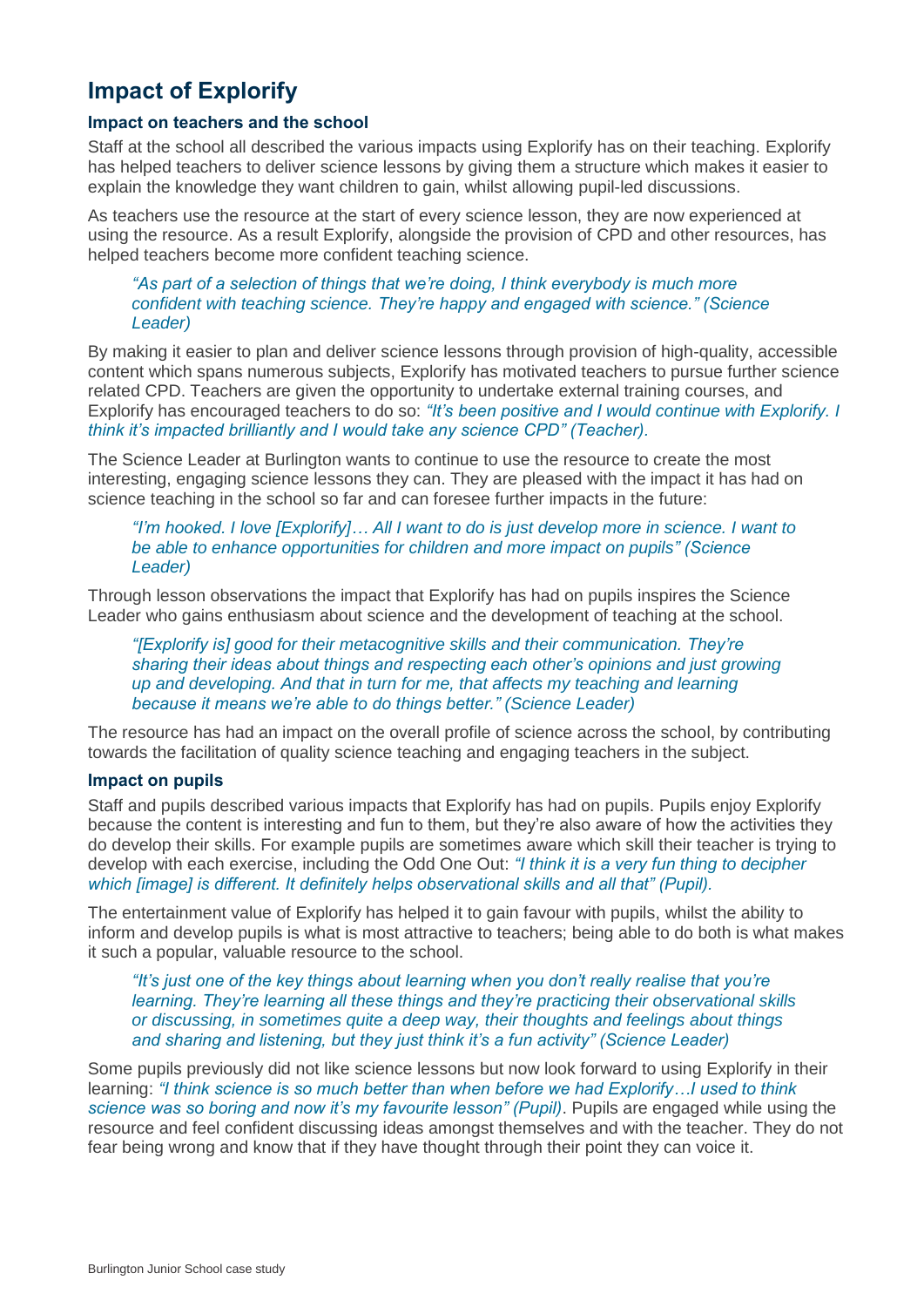What is perhaps most interesting about Explorify for children at Burlington is the impact it has had on their behaviour, and to some extent their attainment, which has seen a noticeable improvement since the use of activities such as Zoom In Zoom Out. The structure of exercises like this has encouraged pupils to make reasoned judgements about what they can see, forcing them to consider the guesses they have made and contemplating how and why their opinions might change between images. The measured responses pupils give whilst using Explorify have extended into other lessons.

*"They think about being sensible, positive, focussed, purposeful and I think things like that, the observational things where they're now calm, sitting, thinking about it and they can carry that forward into the outside, or other things that they're doing. They can sit and take a moment and be a bit more focussed and think a bit more carefully… they're working in a more grown up and mature way and I would say, yes, there is an improvement in the quality of their work and their attainment." (Science Leader)*

As seen in the lesson observation, teachers are keen to get pupils using technical scientific vocabulary and Explorify has had a noticeable impact on pupils' writing skills and ability to explain concepts in detail. Skills which children develop whilst using Explorify also affect their ability to recognise patterns which may support them in maths.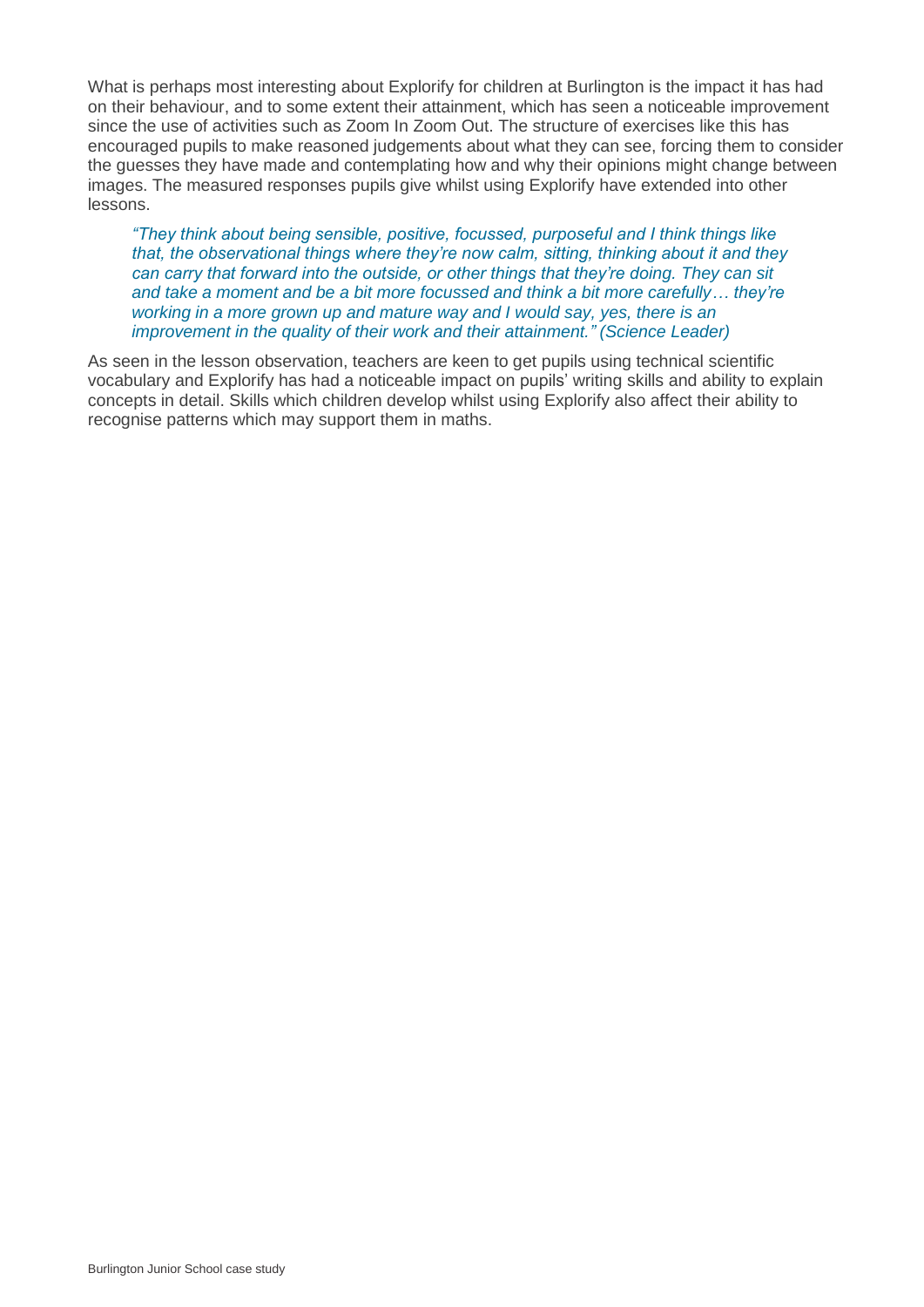# Charlestown Community Primary School case study



# How they use Explorify and the impact it has.

## **About Charlestown Primary**

Charlestown is a two-form entry community school in Manchester. It caters for just under 500 pupils aged between 3 and 11, 39% of whom are eligible for free school meals. The Headteacher recognises and appreciates the variety of skills pupils learn through science; therefore, science has been put on the school's improvement plan for the next two years, raising the profile of science with all teachers and improving standards in the school.

## **How science is led and taught at Charlestown**

Whilst most teachers at Charlestown teach science the part-time Science Leader, who is the planning, preparation and assessment (PPA) teacher, covers the Year 5 and 6 weekly science lessons. This ensures science does not take a back seat, especially for Year 6 pupils approaching SATs. Science is taught as a discrete weekly lesson separate from other subjects, a requirement brought in by the Headteacher to ensure science is being taught. The Headteacher and Senior Leadership Team decide how much time science is timetabled for to ensure it is not missed or deprioritised. Constant curriculum review is undertaken to ensure there is progression through the years with no duplication of subjects. Key stage 1 pupils receive just under 2 hours of science a week whilst Key stage 2 receive around 2 and a half hours.

The school has a passionate and enthusiastic Science Leader who provides a range of support to teachers including help with science planning, staff training (which is described as making an impact on teachers and the number of investigations being undertaken in classes), monitoring pupils' work and answering queries. She has a drive to improve science across the school and has sourced a range of training to help her in her role. She leads around three science training sessions a year for teachers, with the most recent focusing on types of scientific enquiry.

The Science Leader at Charlestown attends external training two or three times a year, often through the SEERIH (Science and Engineering Education Research and Innovation Hub) in Manchester, and passes on what she has learned to colleagues through internal staff meetings (as described above). She is responsible for the organisation of science resources and ensures these are available for staff. The school has also allocated a set budget for each year group to buy 'perishables' (e.g. sweets, organs for dissection) needed for certain investigations.

There is a drive across the school to move away from using 'worksheets' to teach science. Pupils engage with scientific concepts in their science lessons by observing, discussing and getting hands on with interactive activities. Teachers ask children to approach everything they see in science lessons using 'PMI', and write down a *plus*, a *minus* and something *interesting* about what they have observed, on the screen or first hand.

Pupils at the school enjoy when they do science investigations as they are "fun" and hands on. *"Last time we did Science, we were building towers and going outside to drop balls in a pot of flour to represent asteroids hitting the Earth." (Pupil).* They also enjoy working in groups and going on trips. They also mention that they like using Explorify in science lessons.

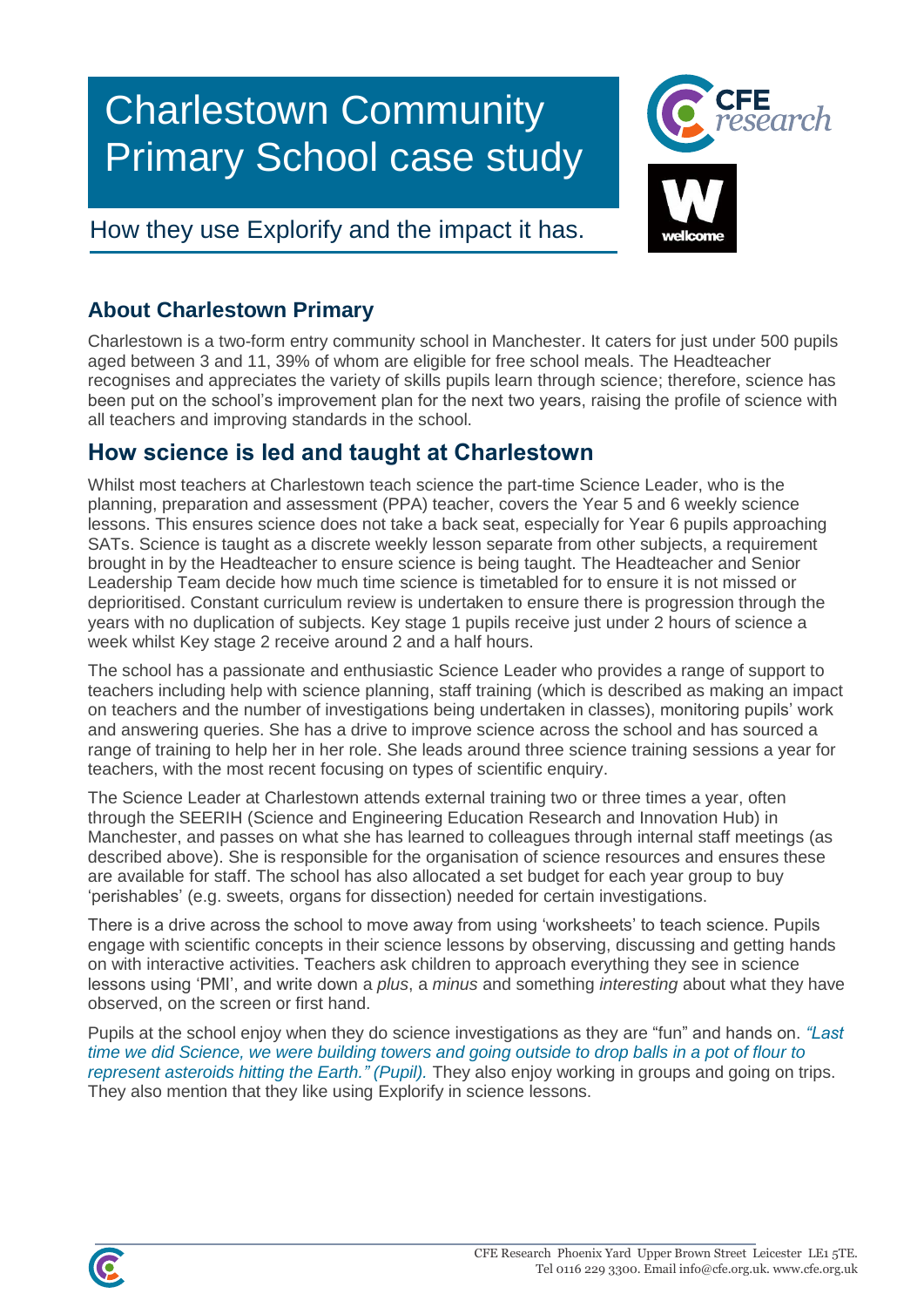## **How Charlestown uses Explorify<sup>1</sup>**

The Science Leader discovered Explorify during a training course at SEERIH in 2017, and encouraged teachers to use it by signing everyone up during a staff meeting. The Science Leader regularly reminds and encourages teachers to use Explorify, showcasing its capabilities in staff meetings. Also, if staff have queries she'll help them use the Explorify website. They started to use Explorify at the same time as pushing science across the school.

All teachers who teach science are signed up to Explorify, and the majority of them use it regularly. The Science Leader ensures all pupils in Year 5 and 6 are regularly exposed to Explorify by using it in every lesson she teaches. Explorify is often used at the beginning of a lesson as a way of sparking discussion and setting the scene for the upcoming lesson, which is sometimes then based on further Explorify activities. *"At the start or the end of a lesson we do Zoom In Zoom Out, we always have fun doing it." (Pupil).* Teachers also use Explorify to follow up and consolidate learning and to assess what pupils understand. Charlestown teachers find Explorify useful for identifying where children's knowledge is before they begin a lesson. It is also used to show children how to carry out an investigation they are about to do themselves.

*"It's to trigger their thinking, so if we are starting a new topic we can gather information about what the children already know about a certain topic. Or, if we are doing an investigation, it could be giving them a bit of information about what they are going to be doing." (Teacher)*

The science lesson the evaluation team observed showcased how Explorify was used. The lesson started before lunch and began with a "What if" Explorify activity followed by the teacher using *plus, minus* and *interesting* (PMI) to assess their knowledge. Following lunch the next session started with a "Zoom In Zoom Out" activity. The class were familiar with the activity and there was lots of discussion about what the object was, providing justification for their guesses. The lesson then continued with an investigation. Pupils were engaged and enjoying the lesson and were able to discuss what they had learned. Some pupils also made links with the "What if" session earlier in the lesson.

## **What works well about Explorify?**

The Zoom In Zoom Out and Odd One Out activities are favourites with both teachers and children at Charlestown. Teachers like these activities because they epitomise the 'no wrong answer' principle which they see as instrumental to Explorify's ability to engage pupils in non-threatening discussion.

Teachers and pupils enjoy using Explorify due to it being fun and creating interesting discussion. The headteacher described how over the last year pupils have been excited about science lessons, something which hasn't been seen for the last 16 years, which they attribute to pushing science across the school and using Explorify. Teachers find the resource easy to navigate and the high number of activities means that there is always something which will fit in with the curriculum. It also helps teachers link between different areas within the science curriculum and the variety stops pupils getting bored. Teachers also find the prompts and questions provided with each Explorify activity useful.

Pupils report how they like using Explorify because they find it interesting. Zoom In Zoom Out was liked because often the image was a surprise and there was the chance to see close up images of things which they would never get the chance to see (e.g. a Praying Mantis). Odd One Out was liked due to their not being a wrong answer – *"It's like you get to try and have a guess, and it's not a right or wrong answer" (Pupil)* – and they enjoy listening to other pupil's ideas. Finally pupils spoke about the What's Going On videos and how each one was completely different, especially enjoying the ones based on "experiments". Pupils stated they would love to use Explorify even more at school and thought it (or the same types of activities) could be used in other subjects.

<sup>1</sup> For more information about Explorify please visit:<https://explorify.wellcome.ac.uk/>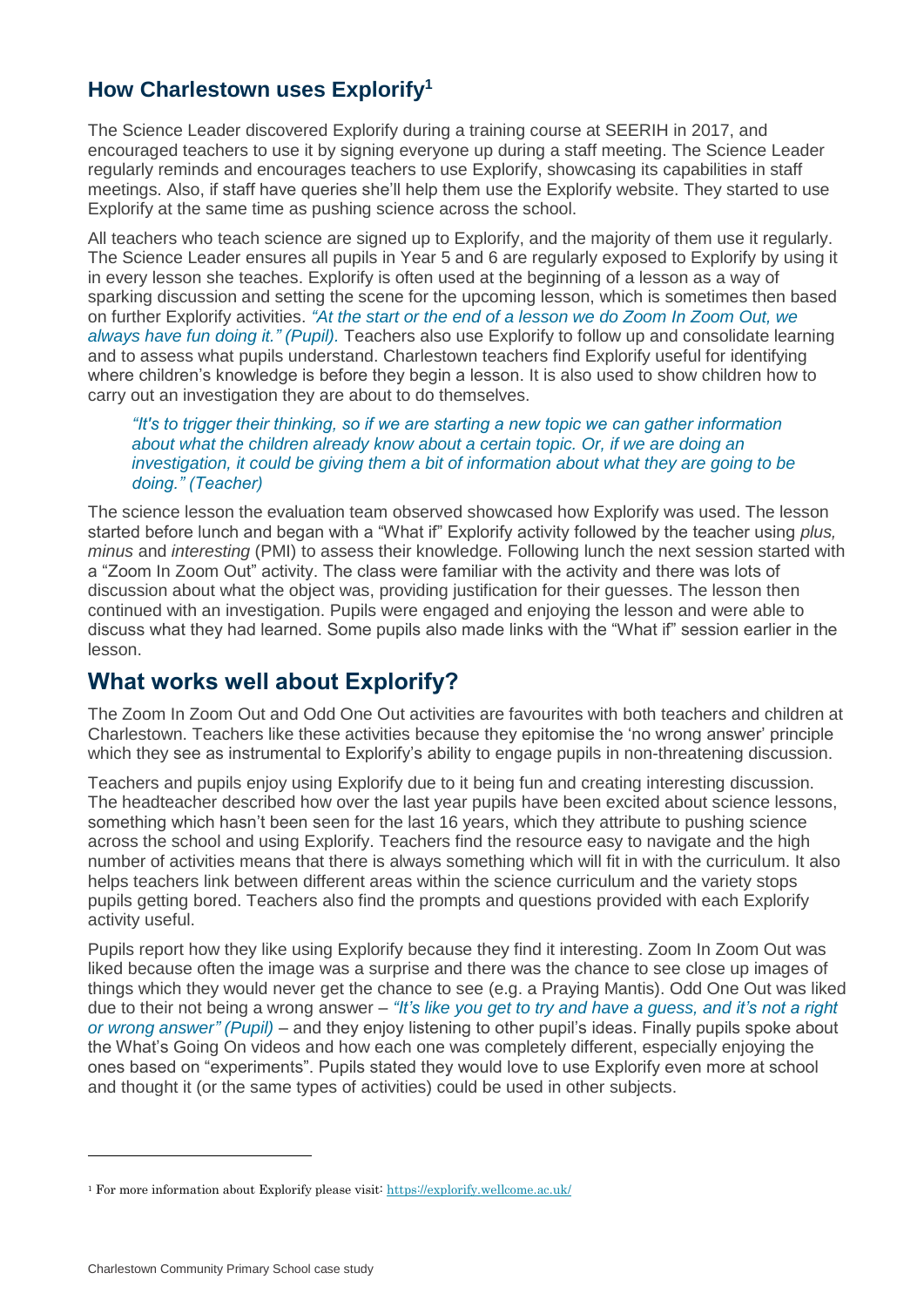# **Impact of Explorify**

#### **Impact on teachers and the school**

Staff at the school all described the various impacts using Explorify has on them and their teaching. Explorify makes it easier for teachers at Charlestown to assess their pupils' knowledge and gives them the opportunity to observe their class during discussions. Using Explorify has also led to teachers questioning whether they need to always have all the answers. This has led to an increased acceptance of the concept of 'no right or wrong' allowing teachers to approach their teaching differently and allowing children to take the lead.

Teachers report how they have improved their own knowledge whilst using Explorify which in turn helps them to feel more confident:

*"You gain more confidence the more knowledge, and more understanding you have of a subject. So, yes, there is th*a*t backup and it helps to support your [knowledge]" (Teacher)*

For some, using Explorify has led to science being taught to children slightly more when used outside of a science lesson. Explorify is now integral to Charlestown and contributes towards making science lessons as exciting and interactive as possible for both teachers and pupils.

*"Science is on the agenda for the school period. So we are all boosting science as a core subject anyway, and everybody's really on board with that. And, I think Explorify offers a new path for science as well" (Teacher)*

#### **Impact on pupils**

There had been a noticeable change in how much pupils enjoy science, which in part is attributed to using Explorify. The concept of there being no right or wrong answer is key to Explorify's success as children feel more open to having a go at answering questions and also asking more questions. Children know they are expected to be able to back up their answer, and teachers will prompt them to reason their thinking if they don't do it automatically. *"They know that whatever they say, as long as they can justify it themselves is fine." (Teacher)*

Pupils who normally do not have the confidence to speak up during lessons are impacted the most by Explorify. Since the content is open to interpretation and they see other children making reasoned judgements, they realise they can do the same. *"You see the quiet ones actually putting their hand up and having a go because, as I said before, there is no right or wrong answer so, they've got the confidence to have a go." (Headteacher)*

Pupils are learning new science vocabulary and the skills learnt through Explorify are being employed in other lessons; the problem-solving skills Explorify develops can be useful in maths and the capacity to consider others' opinions helps children see multiple points of view.

#### *"I just think it gets them thinking a bit more outside the box exploring different aspects that they're not necessarily just going into the same answer straightaway, trying to explore different aspects which is always interesting." (Teacher)*

Explorify sometimes has a lasting effect on children at Charlestown, with examples of children going home thinking about something they have learnt from Explorify, or something they want to learn more about.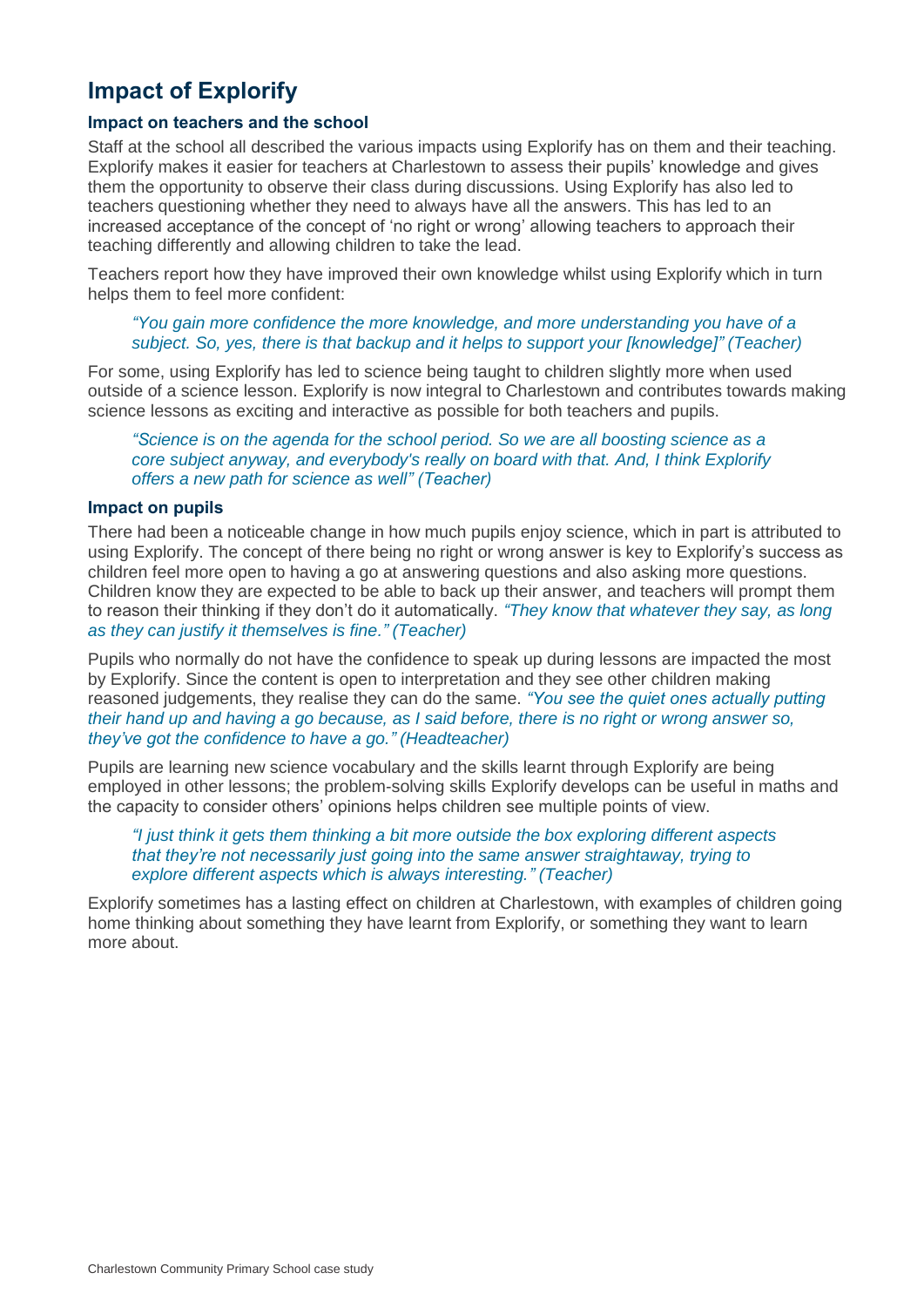# Kingsmead Primary School case study

# How they use Explorify and the impact it has.



## **About Kingsmead**

Kingsmead Primary is a community school in Cheshire, catering for just over 300 pupils aged between 4 and 11, 3.5% of whom are eligible for free school meals. Science has a high profile at Kingsmead and its annual Science Week attracts speakers and visitors from around the country. This is just one of a number of events organised by the school's active Science Leader.

## **How science is led and taught at Kingsmead**

The Science Leader supports teachers at the school by monitoring the planning and teaching of science through 'learning walks' and lesson observations, provision of individual 1-to-1 mentoring and school wide internal training. In these internal CPD sessions, the Science Leader passes on knowledge she has accumulated from external training she attends two or three times a year. Teachers also periodically observe the Science Leader delivering a 'model' science lesson to a group of Kingsmead pupils.

Kingsmead's Science Leader is an active member of the scientific community outside of the school – she has delivered teacher training herself and holds a science doctorate. Her pupils hold her in high esteem and are proud of their teacher's previous science career. She is an active participant in regular science cluster meetings with a group of other local primary schools. She is passionate about the impact of science in primary schools and is aware of how it can influence pupils at a young age.

*"I hope that high quality science teaching in primary schools will actually enthuse children about science and perhaps encourage them to think about a career in science... good teaching at primary level is just as important in science as it is at secondary" (Science Leader).*

Since Kingsmead's recent school expansion and move towards mixed-phase classes, teaching across all subjects is done on a two-year cycle. All teachers at Kingsmead deliver their own science lessons one afternoon a week, with sessions normally lasting between one and a half to two hours. The science curriculum, created by the Science Leader, gives teachers an overview of the main learning objectives, highlights key vocabulary to be taught, but also provides ideas for possible practical investigations to be done for each subject area. The 'average' science lesson at Kingsmead might include a discussion, initiated by the teacher asking a question about a certain scientific topic and sometimes an investigation – typically one practical investigation with be carried for each topic.

Pupils enjoy these practical sessions the most, which are often followed by writing up their observations and results. Group work involved during investigations is popular with pupils, *"because then you've got people to talk to if you're stuck" (Pupil),* and after an investigation they occasionally have something physical to show for it and take home which they feel proud of. Science lessons can leave pupils full of wonder and curiosity and sometimes when they go home they undertake their own research.

During the observation carried out by the evaluation team, pupils took part in several activities, including an investigation into how to make toothpaste; a test of the effectiveness of their toothpaste, which included concepts such as fair testing and validity, in addition to recording findings; designing packaging; and a written task about teeth. Pupils were very excited about the opportunity to make

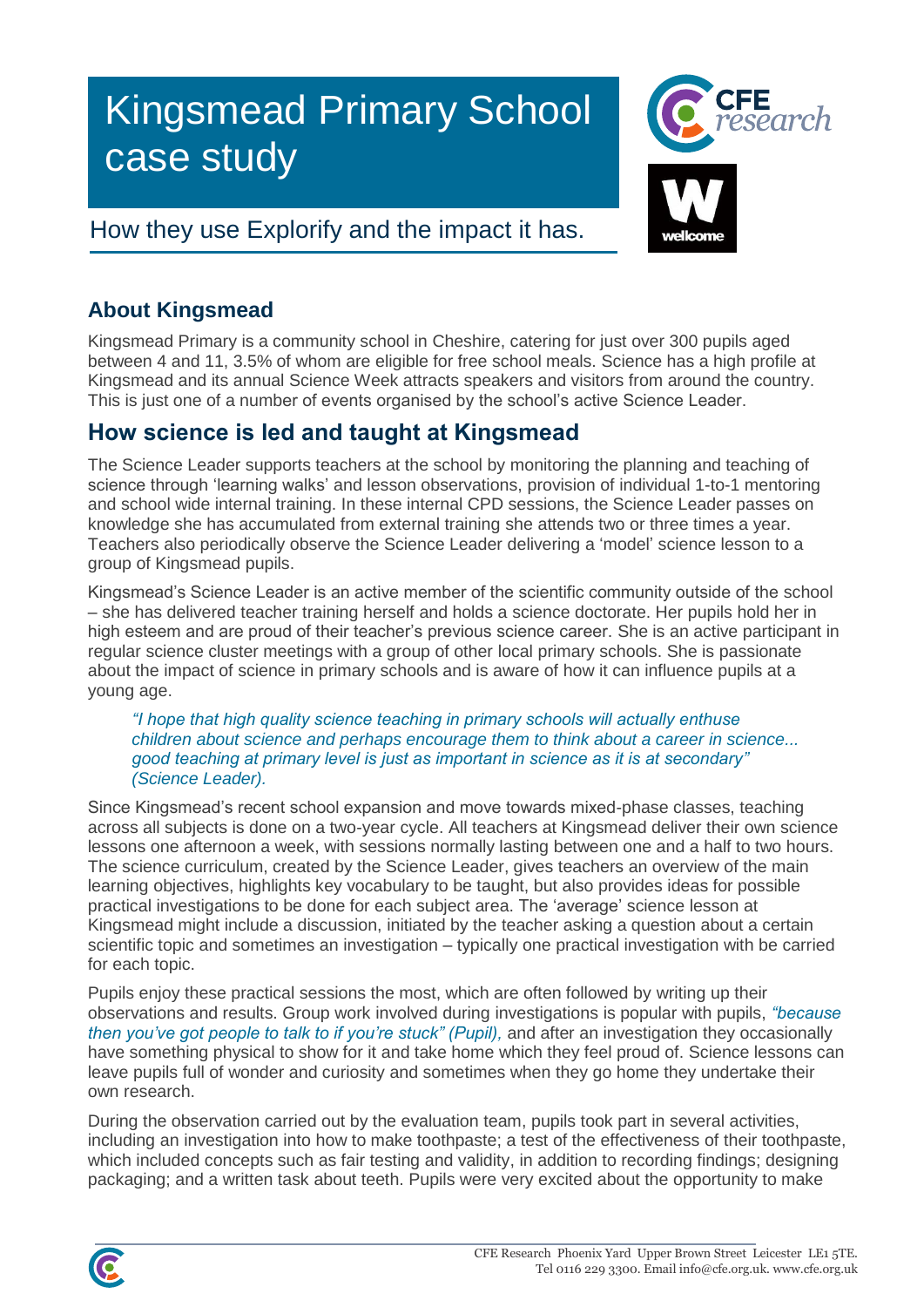their own toothpaste, saying that they usually work in this way and enjoy doing lots of *"experiments"* in classes.

In addition to teaching science on a weekly basis, Kingsmead also has annual science weeks focussing on topics such as 'Our Earth', 'Bio Diversity', 'Inventions and Discovery', 'Energy' and 'Space'. During a group discussion, pupils explained that they particularly enjoy these. In addition to the science weeks, the Science Leader is always on the look-out to engage in other ad-hoc initiatives such as the Cambridge Science Ambassador Scheme which involves Cambridge University students visiting the school and undertaking practical science investigations with the pupils and visiting speakers to talk to different year groups on topics such as Charles Darwin, sound (speaker from Daresbury Laboratory, Runcorn), and healthy eating (Morrisons supermarket).

### **How Kingsmead uses Explorify<sup>1</sup>**

The Science Leader at Kingsmead found out about Explorify through an external training course with STEM Learning. She continues to recommend the resource through staff meetings and regular emails to teachers in the school, often highlighting exercises which would be useful for specific curriculum areas. The Science Leader has also given teachers training on how to teach using 'Wow starters' – the idea of starting a lesson with something exciting, this includes using Explorify activities, such as Zoom In Zoom Out, What's Going On and Odd One Out.

The investigation carried out in the lesson observation was preceded by an Odd One Out exercise, to spark discussion around the topic of teeth, and was followed by a Zoom In Zoom Out activity as a plenary.

The Science Leader uses Explorify regularly alongside a few teachers within the school, and the Science Leader is the main champion of the resource. As seen in the observation, it is used as an introduction to the lesson which is how Explorify is most commonly used: as a starter to 'Wow' the children and instigate discussion at the beginning of a lesson. It can be used at any point in the day, though, and teachers use activities like Odd One Out as short fillers to trigger questioning.

## **What works well about Explorify?**

The range of Explorify activities available means that teachers do not have to recycle exercises and children do not get bored with the same format each time. The Science Leader even adds their own exercises on to the Explorify activities, creating short, fun, multiple-choice quizzes to test children's knowledge on what they have seen.

Pupils like aspects of Explorify which allow them to learn more about areas of science they already enjoy, such as animals and habitats. They also like how the resource introduces them to new science topics which they did not know they would be interested in, and does so in a way which lets them work things out without fear of being wrong.

'What If' Explorify activities which encourage teachers to use PMI as part of the exercise (where children are asked to write a *plus*, a *minus* and something *interesting* about what they see on the screen) are useful and receive an array of different responses. This has been great for encouraging pupils who are not normally vocal in lessons to speak up by giving shyer children a structure to base their response on.

Since children enjoy group work, they welcome the opportunity to collaborate with others which Explorify provides. The Odd One Out exercise, for example, is seen as a great facilitator of discussion: *"you get to explain your answer a bit more, and everyone had really different answers, and it's interesting to see what other people had come up with, and there was no, like, wrong" (Pupil)*.

The 'Mystery Bag' and 'Zoom In Zoom Out' activities are also favoured for this reason, as everyone gets involved and pupils enjoy the eventual surprise it gives them after being held in suspense for so long. Pupils find it funny that some of their own guesses are so far from the end product in these

<sup>1</sup> For more information about Explorify please visit:<https://explorify.wellcome.ac.uk/>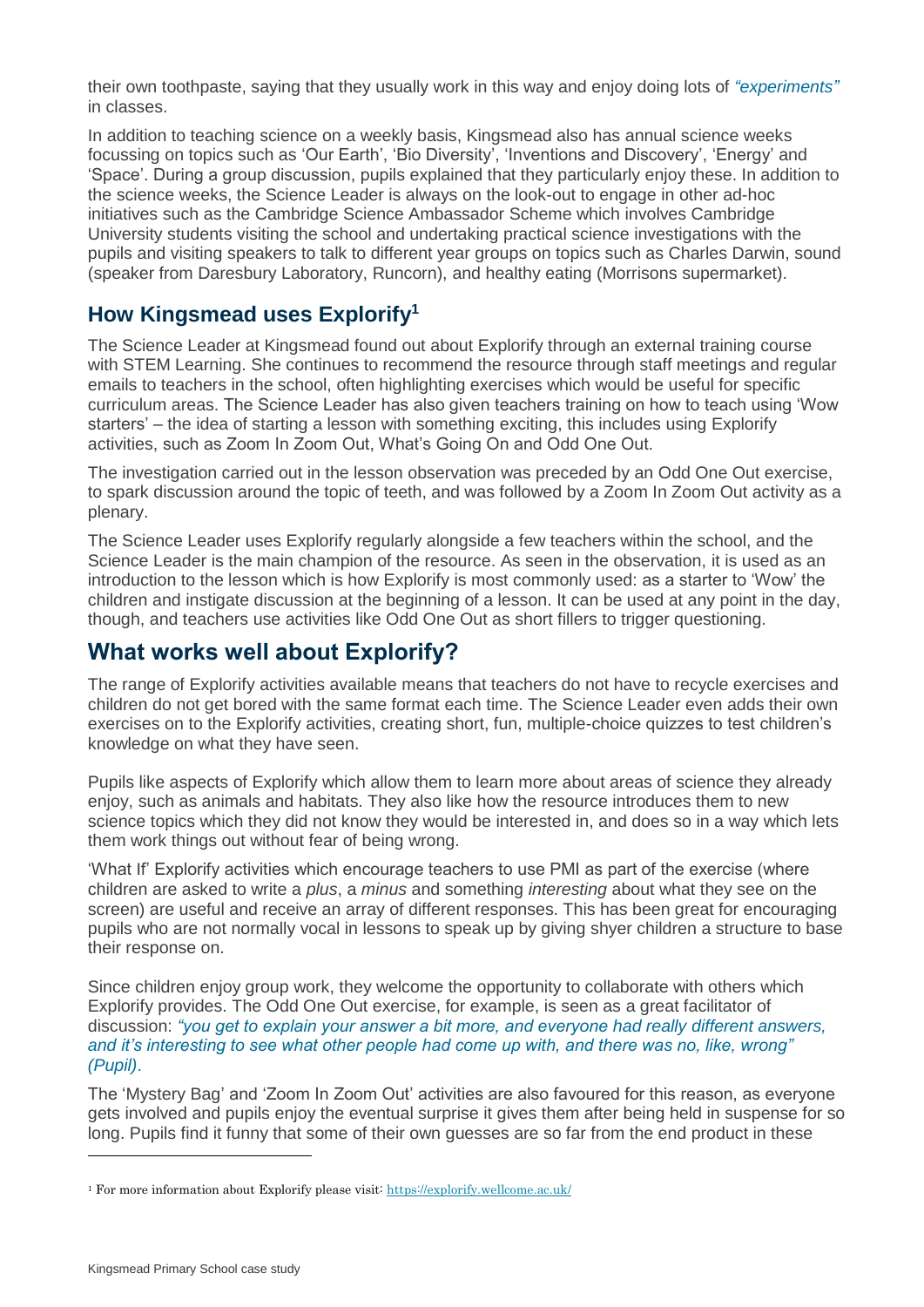activities. The activities which work best are generally those which use images and physical activities to help children visualise concepts, as descriptions of activities involving abstract concepts may sometimes confuse pupils.

## **Impact of Explorify**

#### **Impact on teachers and the school**

Explorify has been a useful timesaver for teachers by helping them initiate discussion with very little preparation time. Teachers use the questions and ideas provided on the resource to engage the children and do not necessarily need to spend a long time thinking about how they should start their lesson. The planning resources provided within Explorify have helped teachers feel more confident about their delivery of science, and teachers are more inclined to pursue further science related CPD:

#### *"I think my science teaching and planning has grown a lot and I'm much more confident in my lessons but I think there is still a lot further I can go with Explorify, and definitely I'd be interested in doing more CPD and using [Explorify] more" (Teacher)*

Explorify has helped the Science Leader at Kingsmead move away from teaching methods which rely on worksheets and activities which require minimal interaction; they have also passed this practice onto other teachers at the school. Choosing not to use worksheets in lessons would previously have incurred more planning time and Explorify has saved teachers at Kingsmead time by providing everything necessary within the same resource, including references to further reading.

#### *"In the past teachers might have spent ages trying to find something suitable on the internet or in a book. I think having it there, on hand, makes it much easier… to provide really good quality resources for lessons and there isn't really an excuse then for printing off an uninspiring worksheet, I don't think" (Science Leader)*

The Science Leader has been instrumental to the improved profile of science at Kingsmead, and Explorify has been a valuable part of their endeavour to give science the status it now has.

#### *"Science is such a, sort of, a focus in our school anyway and, especially, within our phase. So, I do think [Explorify] contributes to that in a way that it's really accessible and really easy*  for teachers to use and you don't have to make a big change or put loads of effort into use it *and improve your Science teaching" (Teacher)*

The more teachers at Kingsmead use Explorify, the greater the impact they have seen it have on their confidence using the resource and teaching science in general: The impact Explorify has had on teachers' confidence delivering science lessons has been instrumental in ensuring that it is taught frequently and to a high standard. The ease with which teachers can access the resource means it is always there for them, and they can trust that it will support them to provide quality science teaching.

*"If teachers feel less confident teaching a subject, they don't enjoy teaching it… I think they're less likely to teach it well, or they're less likely to teach it as regularly or give it the value that it should have. I think any way that you can make a lesson easier to teach, such as being well-resourced and making resources easily accessible for the teachers helps…I think from that point of view, Explorify can help because if teachers think 'I've got that really nice activity, that will be five minutes of a lesson started off and then I can teach the part that perhaps they're not quite so keen on doing or don't feel as confident about'" (Science Leader)*

#### **Impact on pupils**

The Explorify activities teachers at Kingsmead use are effective at initiating pupil discussion and holding children's attention, even after they have undertaken an activity. Children feel safe in the knowledge that their opinions matter, and they can alter the course of their questioning in whichever direction they please. Far from taking the lesson off course, children go on to take responsibility for their own learning and shape the debate with conviction.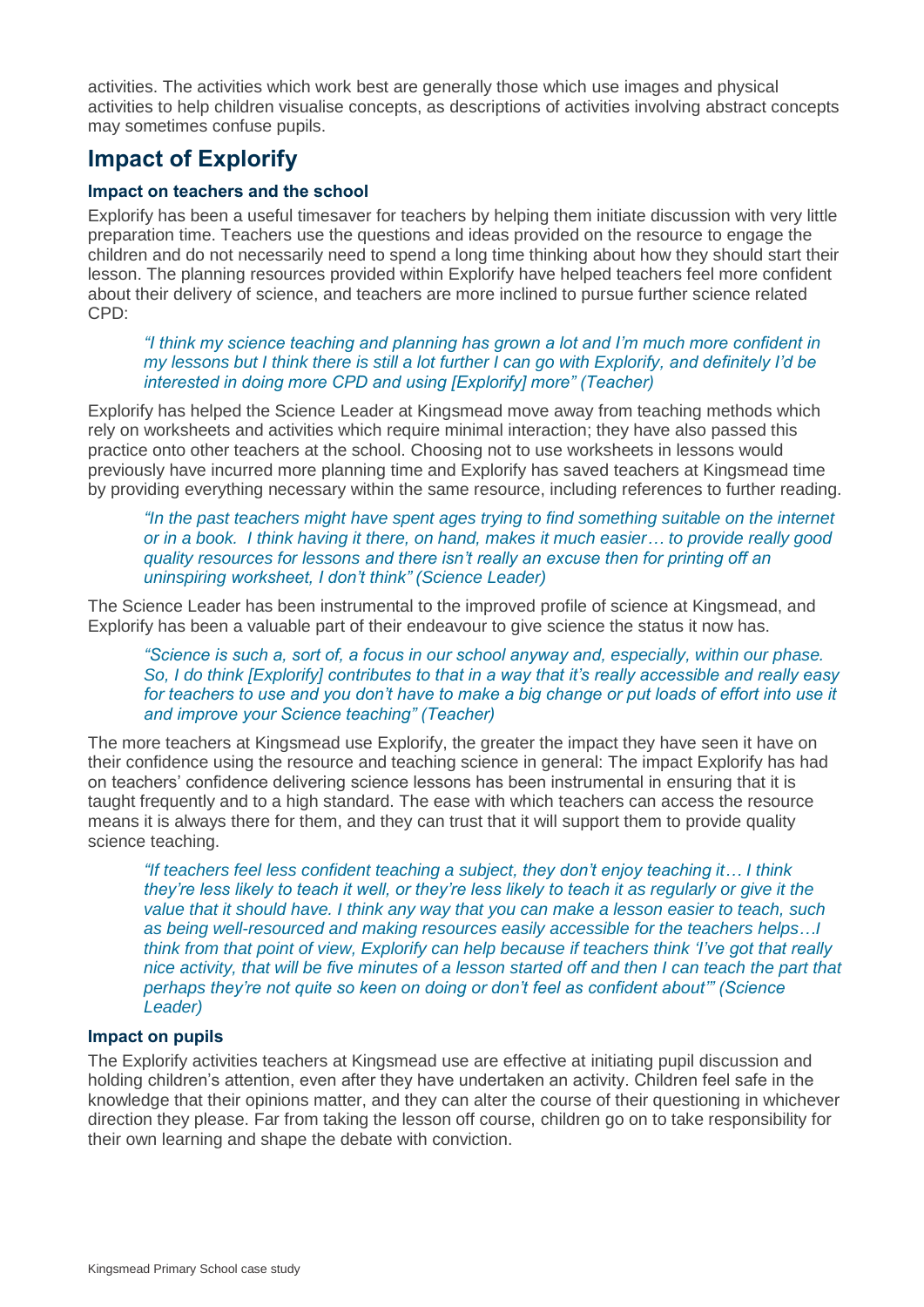A large part of that confidence in discussing science comes from the knowledge that they do not have to have the right answer. By having this confidence, pupils can broaden their science vocabulary.

*"I think it's probably also improved their scientific vocabulary, and the language that they're using, because I think when they're explaining concepts and describing observations they tend to use the scientific terms more accurately. (Science Leader)*

The vocabulary that children at Kingsmead develop, and the discussion abilities they hone whilst using Explorify, has a noticeable effect on writing skills and oracy, which can be seen in other lessons. Since many Explorify activities require pupils to interact with classmates, pupils are able to build on their ability to work as a team. Pupils learn how to position themselves within a group and develop the social skills which are essential.

*"Collaborative work – they have to cooperate and work together to try and solve the mystery of the bags or puzzles. It's not an individual task quite often, it's that group work, I think, that's the real value of the Explorify tasks" (Science Leader)*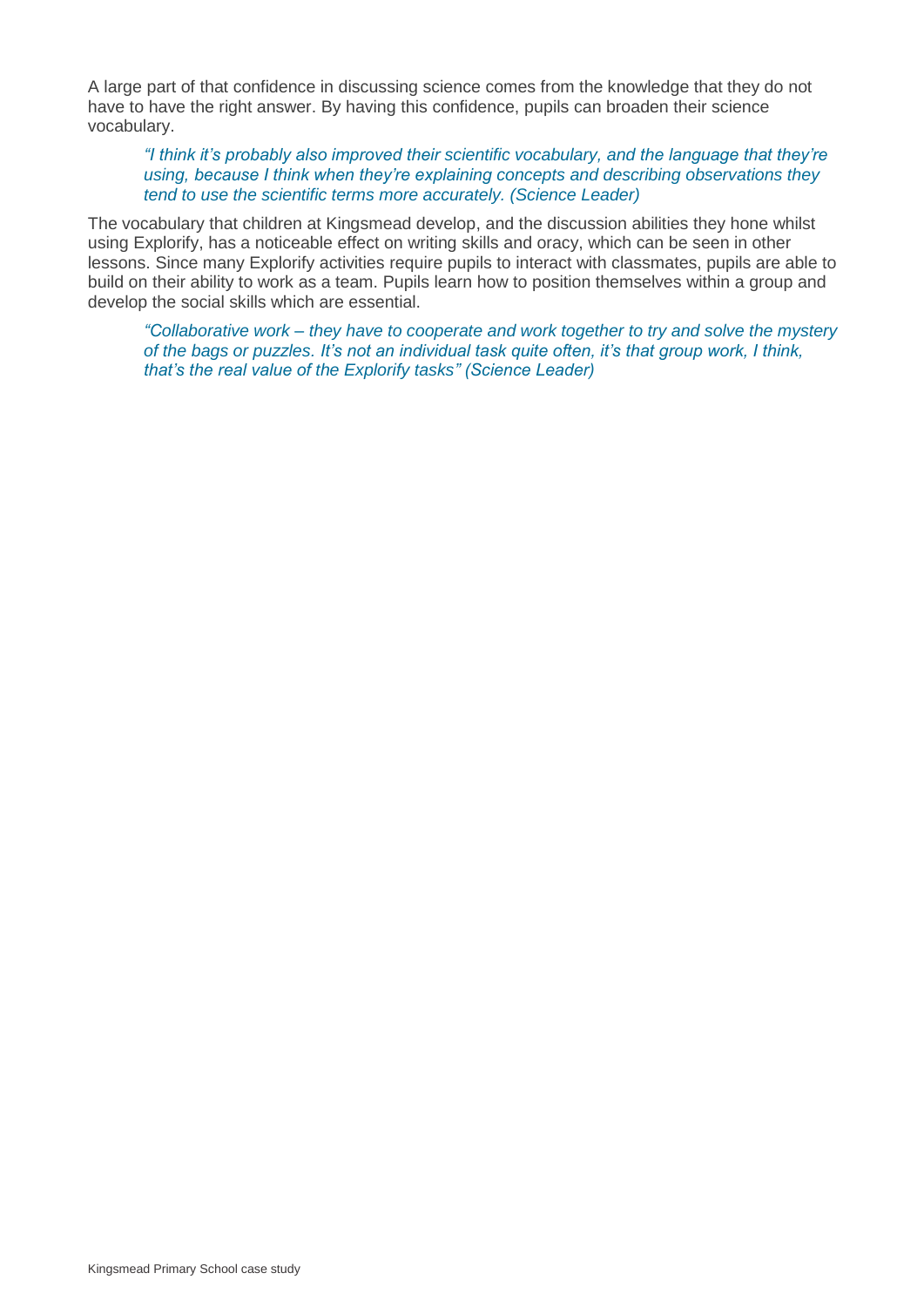# Stokes Wood Primary School case study



# How they use Explorify and the impact it has.

# **About Stokes Wood Primary School**

Stokes Wood is a community primary school situated just outside of Leicester city centre. It is a culturally and ethnically diverse school catering for approximately 500 pupils aged between 3 and 11, just over a quarter (27%) of whom are eligible for free school meals. Year groups are two or three form entry.

Stokes Wood has maintained the profile of science since it first appeared on the School Improvement Plan several years ago. The Headteacher has a background in science and believes that a good science education has a positive impact on the development of a range of skills. In addition, the Science Leader drives science forward in the school to ensure that pupils' attainment continues to improve.

## **How science is led and taught at Stokes Wood**

The Science Leader is enthusiastic and regularly attends science co-ordinator network meetings to learn about new resources and share good practice. He provides varied support to help staff teach a relevant and exciting science curriculum by providing internal continuing professional development (CPD) during staff meetings, introducing them to resources, modelling good practice and providing ad hoc support when requested. In addition, the Science Leader also encourages teachers to become more involved with science outside of the classroom. One teacher accompanies the Science Leader to selected external science related CPD and another two teachers are invited to external meetings to encourage them to include science in the subjects that they lead. Teachers are appreciative of all the support available to them at the school.

Each class is taught two hours of science each week; while teachers are given the freedom to decide how and when they teach science, the Science Leader encourages teachers to dedicate this time to one session, partially to make it easier to include practical investigations. In addition to weekly science lessons, the school undertakes lots of science activities during British Science Week, puts on a science morning that parents can attend, arranges for visitors to come in to talk to pupils and undertakes science school trips to further engage pupils in science.

Teachers include discussions in their science lessons, which was observed during the school visit. Teachers ask pupils lots of questions and pupils discuss their thoughts in small groups before feeding back to the class. This helps to ensure that all pupils engage in the lesson and that pupils hear others' points of view.

Practical investigations are a big part of how science is taught at Stokes Wood, allowing pupils to learn through first-hand experiences. Teachers make use of the Forest School to help with this and have access to a budget to buy materials to undertake practical investigations. Pupils said that investigations are their favourite part of science lessons. One pupil described the fun they had mimicking the digestive system in a lesson:

#### *"We did this fun thing where…we mashed different types of food. There was beans and tomatoes and bread, and we mashed them all together. It was disgusting!" (Pupil)*

The school's tendency towards cross-curricular lessons means that pupils often practice literacy and numeracy as part of a science lesson where they will collect and graph the results from scientific investigations and then write-up their observations in reports. Pupils are also exposed to science in

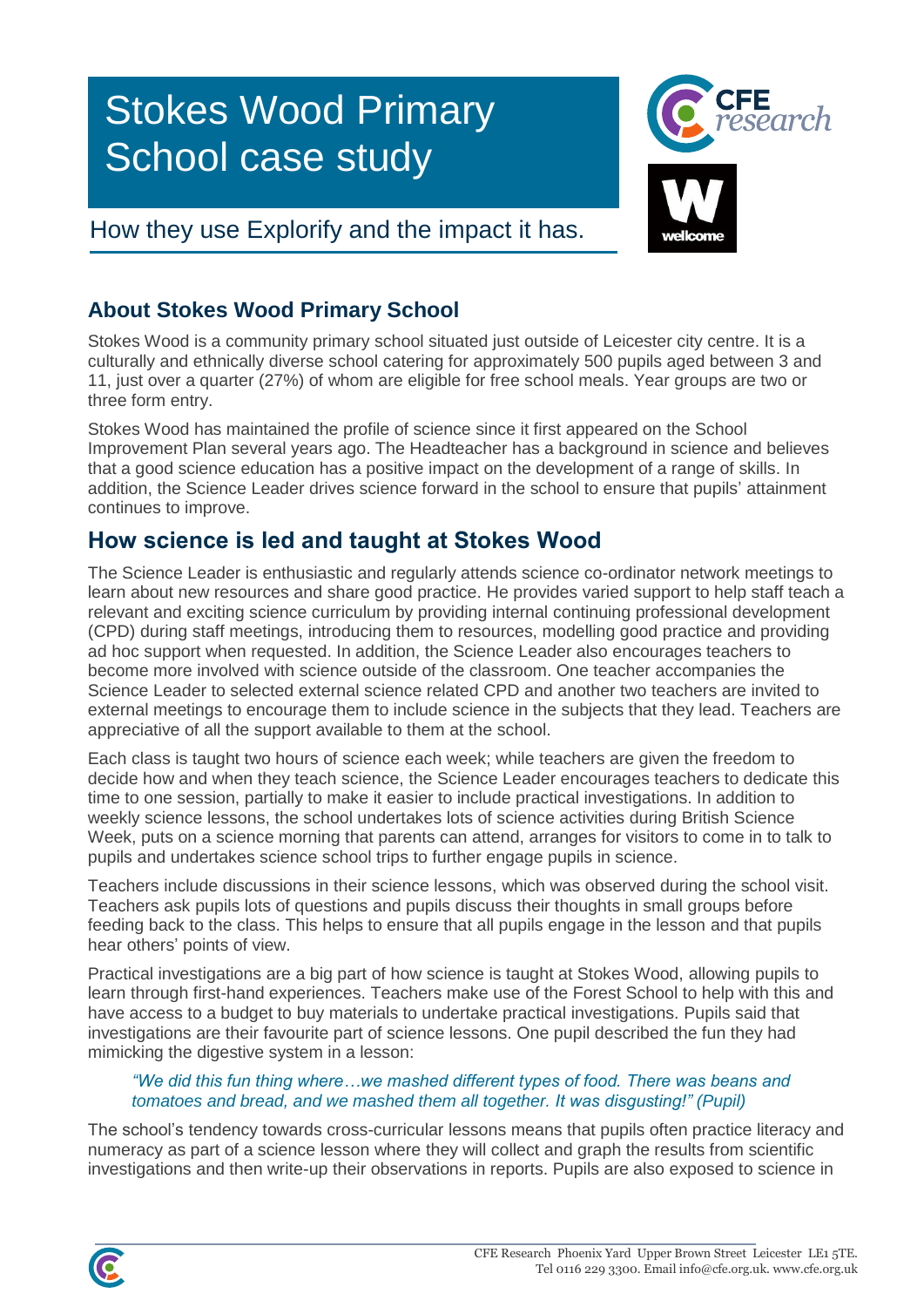other lessons, for example children will read about famous scientists and write about what they have learnt.

To help ensure that science remains an engaging subject, the Science Leader undertakes research with pupils to find out what they like and what could be improved about their science lessons. In addition he undertakes regular lesson observations to monitor how science is taught to ensure that pupils are making progress.

## **How Stokes Wood uses Explorify<sup>1</sup>**

The Science Leader found out about Explorify, when it first launched in 2017, through the local science co-ordinator network meeting. He explained that it was the enthusiasm of the network leader that made him first use the resource and he has since gone on to recommend the resource to all teachers at the school.

The Science Leader is so passionate about Explorify that he requests all teachers use at least one activity with their pupils each half term. Within the school there are now at least five teachers who use it weekly – sometimes multiple times a week! Explorify activities are normally chosen to integrate as closely as possible into a science lesson. Explorify is used to *"enrich"* lessons and the engagement it incites in children is especially useful for jump-starting the beginning of a session or wrapping up learning in a plenary, rather than constituting an entire lesson in itself. Teachers find Explorify very useful for encouraging discussion which they see as important and will show pupils a video or activity before asking them to think about what is happening, describe it and link it to previous learning.

The school has also found that Explorify helps them to do assessments within lessons. It allows teachers to address misconceptions, provides an opportunity to evidence pupils reasoning using their prior knowledge, allows pupils to make links to other learning and raises new questions. The Science Leader requests that teachers feed-back on these areas when they use the resource so that this can be evidenced.

Explorify has also been used during science weeks. The Science Leader explained how he had used three activities to link to a theme of 'journeys' one afternoon during science week:

*"I managed to get them to use three activities in that afternoon from Explorify, so one was a 'What's Going On?' activity, manoeuvring on the moon. So, they watched a video of a lunar lander, and then they also did an 'Odd One Out' activity about the maps of the solar system. Then, as a 'Problem-solving' activity, they also made their own resilient rovers. So, all three activities were tied in and, you know, they were really engaging activities, practical activities" (Science Leader).*

## **What works well about Explorify?**

Teachers at Stokes Wood find Explorify straightforward to navigate and use. They like that they can easily identify a wide variety of age-appropriate activities which align with the curriculum. This saves teachers from *"spending hours trawling"* through the internet for resources. Teachers also value the 'Take it Further' activities and links to other resources available on the Explorify website to help build additional lesson content. The Science Leader described how he had used this to create a fun educational activity at the Great Science Share. Teachers describe that Explorify helps to provide *structure* to a lesson. They often use Explorify activities to open a lesson, they then might have a discussion or do a practical session before wrapping up the lesson with a consolidation activity. Teachers feel that this helps to create a routine for pupils as they *"know what is expected of them".*

One of the things that teachers like best about Explorify is how well it engages pupils. Teachers describe their pupils' *"excitement"* whilst using it which helps to *"make science fun".* Because it is so engaging, *"it makes it so much easier to make it [the lesson] child-led".* It also helps teachers engage the entire class as they do not need to differentiate activities. The fact that the resource

<sup>1</sup> For more information about Explorify please visit:<https://explorify.wellcome.ac.uk/>